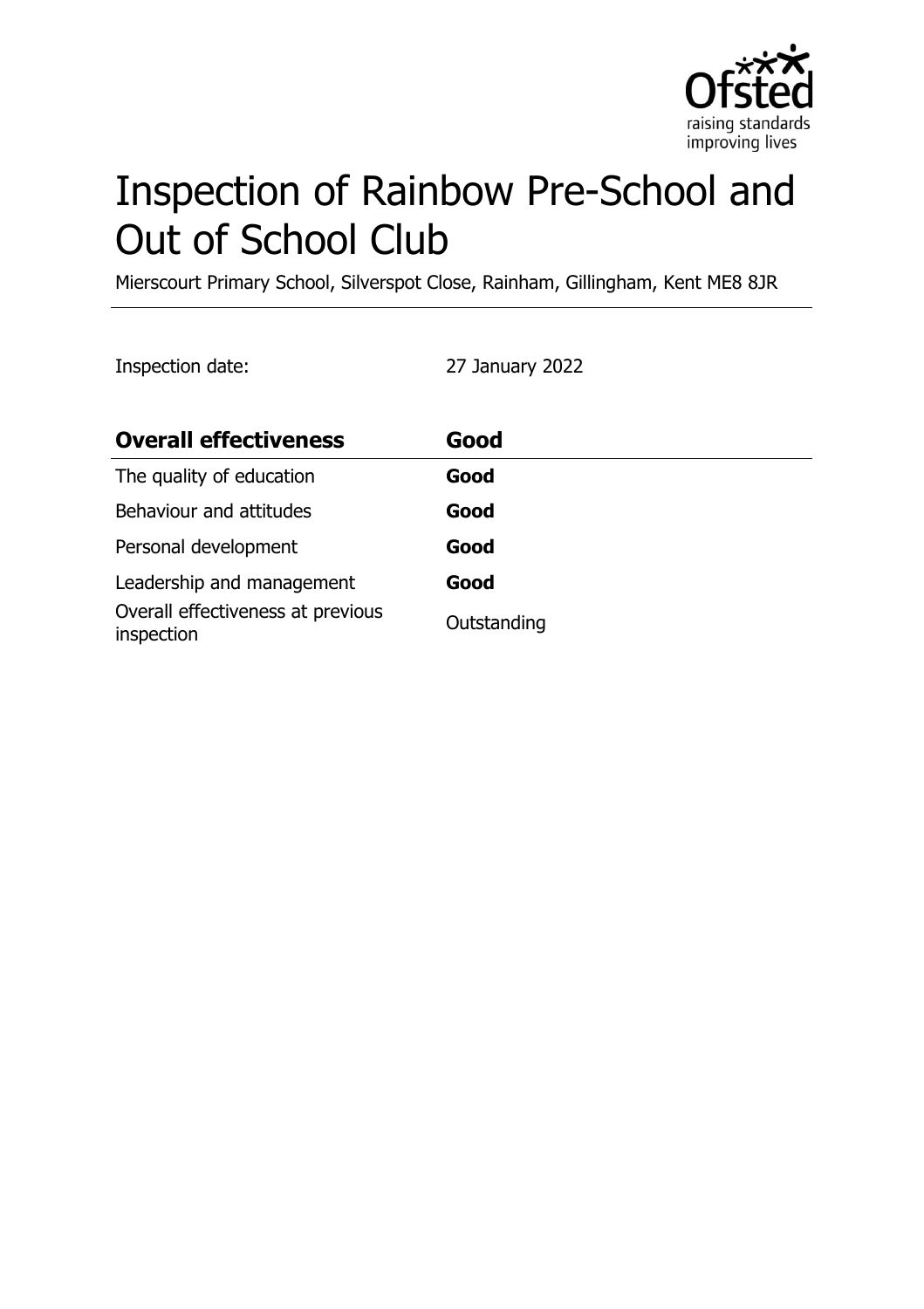

# **What is it like to attend this early years setting?**

#### **The provision is good**

Children are eager to enter the pre-school to begin their day. On arrival, they confidently know the routines. For example, they know that they need to hang their coats and wellies up outside. Staff prepare a stimulating range of activities to help children achieve the next step in their learning. Staff are skilled in knowing what support children need to become confident learners.

Children relish spending time in the well-resourced outside area. For example, they use their physical skills to create self-made assault courses safely, using a range of natural resources. Children thrive in the creative area and are encouraged to be independent. For instance, they select the resources they need and are taught how to use the paint decanters. As a result, children are able to access the paint on their own and proudly share their creations with adults. Children behave very well. They are considerate of others' needs when exploring bugs outside and move so others can have a turn.

Staff support children's speech and language development well. They model language and introduce new words to children during their play. For instance, staff introduce words such as 'splodge' during creative activities.

#### **What does the early years setting do well and what does it need to do better?**

- Staff support children to develop their knowledge of the world around them. For example, they encourage children to use non-fiction books to find out more about insects after finding one in the garden.
- $\blacksquare$  Staff regularly meet with parents to discuss the progress children are making and their future learning. They provide parents with ideas on how they can support their children's learning at home. As a result, children have opportunities to practise their newly learned skills.
- $\blacksquare$  Children are given ample opportunities to embed and extend their knowledge. For example, when building with the train track, children could name the turntable and spoke about what the signals meant. This then allowed staff to extend on children's learning about how trains work and move.
- $\blacksquare$  Children grow their own fruit and vegetables, which they eat at snack times. This helps staff in teaching children about healthy choices and where food comes from.
- Some daily routines are not used well enough to support children's learning and development. For example, during tidy-up and lunchtime routines children spend long periods in group activities, which not all children want to take part in. This has an impact on the way children behave and engage.
- Leaders regularly gather feedback from parents, staff and children about how they can improve and develop the pre-school. However, there are no focused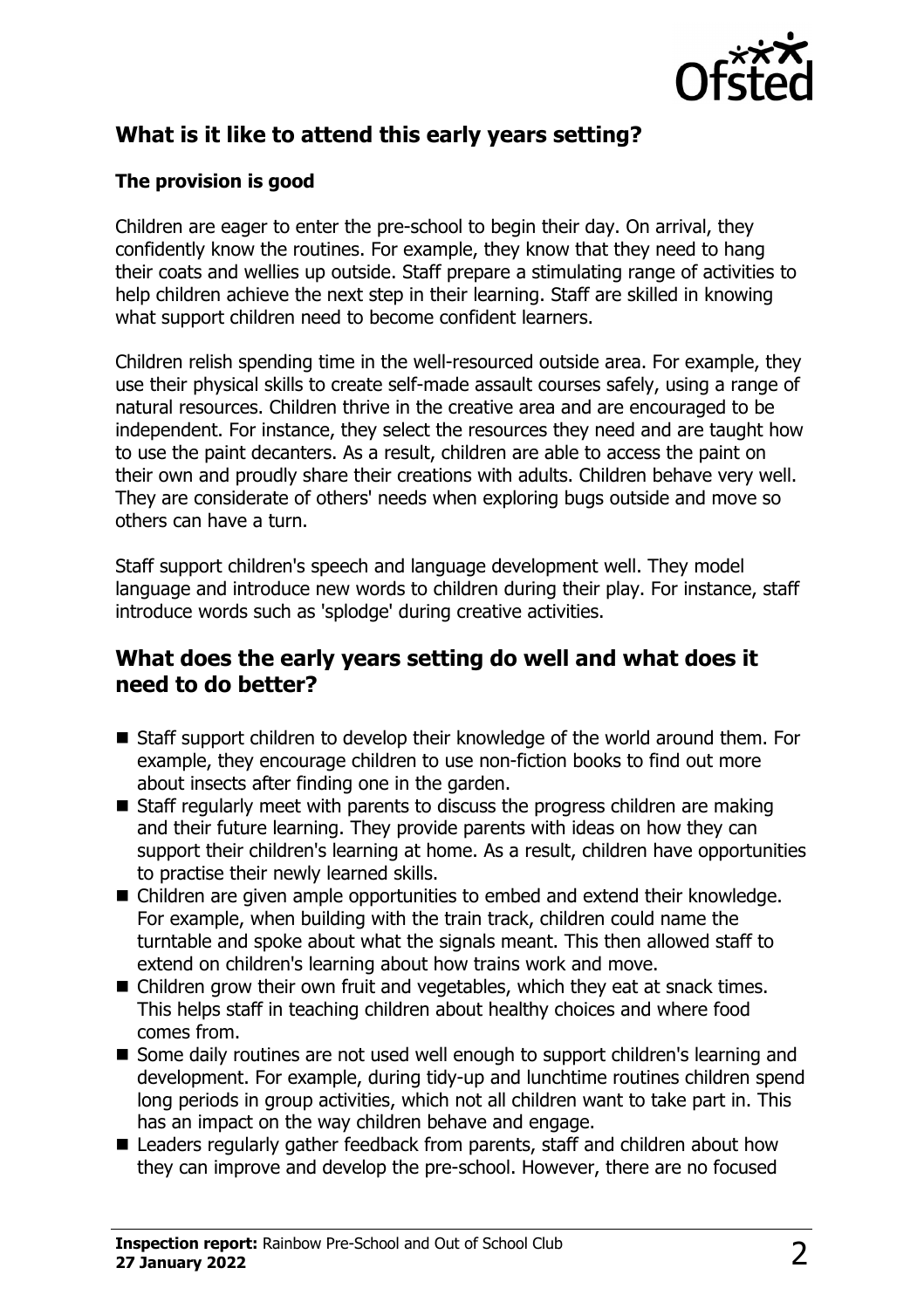

plans for ongoing improvement.

- A well-established key-person system helps children to form strong attachments to the adults in the setting. Parents are aware of who their child's key person is, and they feel that any questions they have are dealt with swiftly.
- Children enjoy looking at the photos that staff have taken of them at the preschool. Staff value the experiences children wish to share from home. This encourages children to talk about life outside of the setting.
- Staff provide mark-making resources for children across the whole provision. This encourages children to use mark making to support their play. For example, children building and constructing were encouraged to write their ideas down.
- Staff have time to talk to leaders one-to-one. This provides staff with opportunities to discuss their practice and performance. As a result, staff feel well supported in sourcing further training opportunities.
- Care routines are dealt with sensitively. Children are supported in all stages of toileting. For example, children have brought in potties from home. As a result, children are learning the skills needed to become independent and confident in toileting routines.
- $\blacksquare$  Children with special educational needs and/or disabilities are supported to achieve. Staff have plans in place that have been created with other professionals. This ensures that all children make good progress.

# **Safeguarding**

The arrangements for safeguarding are effective.

Leaders work hard to ensure there is a strong culture of safeguarding within the setting. All staff undertake regular safeguarding training to keep their knowledge and understanding up to date. As a result, they have a good understanding of the signs which could indicate that a child is at risk of harm. There are effective systems to ensure that staff are suitable when they start their employment and on an ongoing basis. There are clear procedures in place to make sure that no person can gain unauthorised access to the premises. This keeps children safe and secure.

## **What does the setting need to do to improve?**

#### **To further improve the quality of the early years provision, the provider should:**

- $\blacksquare$  review the organisation of some routines to ensure that all children are engaged in meaningful learning, particularly during transition periods
- $\blacksquare$  improve the way feedback is used to inform how the pre-school can develop further.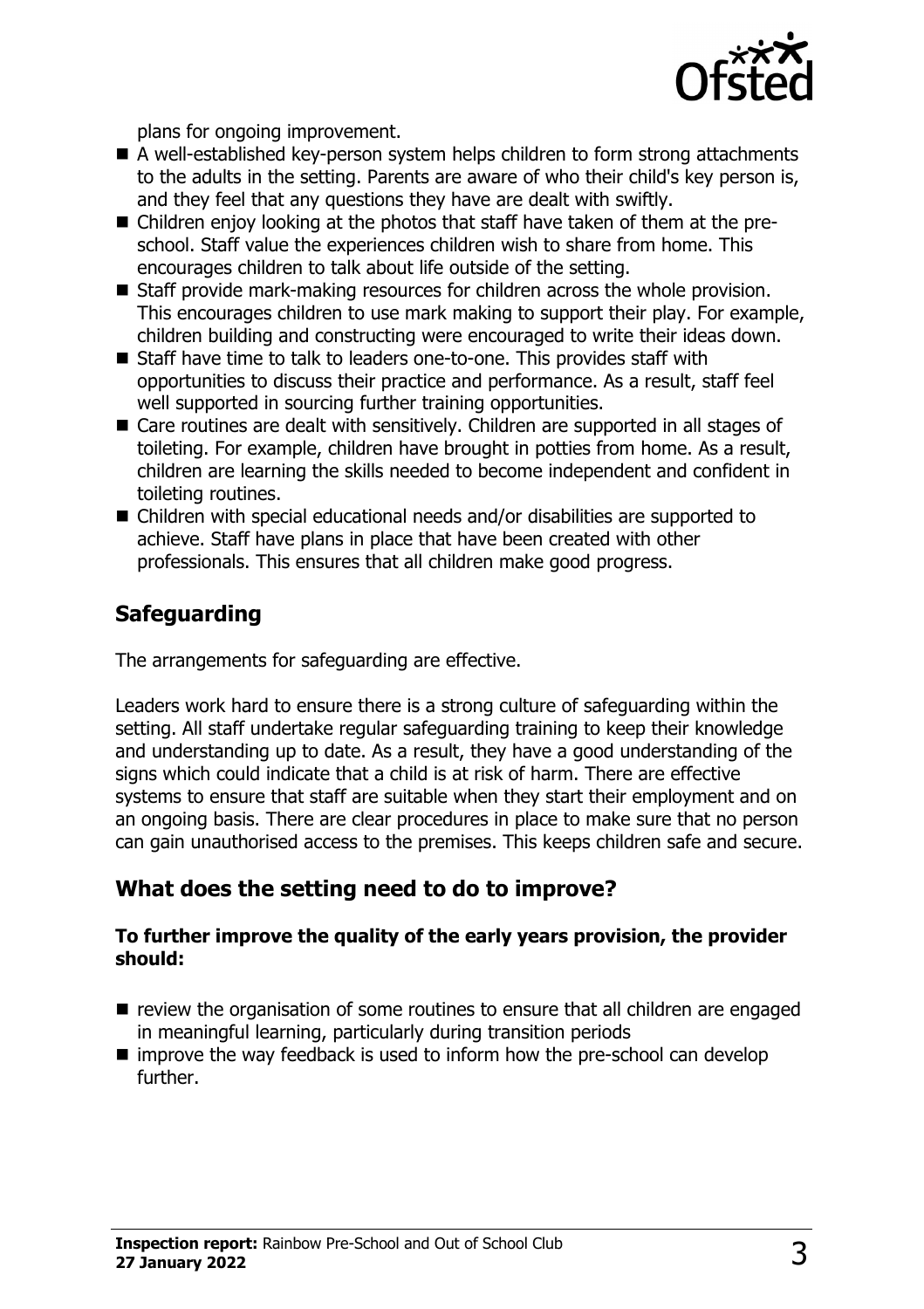

| <b>Setting details</b>                         |                                                                                      |
|------------------------------------------------|--------------------------------------------------------------------------------------|
| Unique reference number                        | 156077                                                                               |
| <b>Local authority</b>                         | Medway                                                                               |
| <b>Inspection number</b>                       | 10108505                                                                             |
| <b>Type of provision</b>                       | Childcare on non-domestic premises                                                   |
| <b>Registers</b>                               | Early Years Register, Compulsory Childcare<br>Register, Voluntary Childcare Register |
| Day care type                                  | Full day care                                                                        |
| Age range of children at time of<br>inspection | 2 to $4$                                                                             |
| <b>Total number of places</b>                  | 30                                                                                   |
| Number of children on roll                     | 61                                                                                   |
| Name of registered person                      | Rainbow Nursery (Medway) Ltd                                                         |
| Registered person unique<br>reference number   | RP910088                                                                             |
| <b>Telephone number</b>                        | 01634 389889                                                                         |
| Date of previous inspection                    | 24 April 2015                                                                        |

## **Information about this early years setting**

Rainbow Pre-School and Out of School Club opened in 2001. It operates from one room in a building situated at Mierscourt Primary School in Rainham, Kent. The pre-school provides care from 9am to 3pm. Children may attend individual sessions from 9am to 11.30am and from 12.15pm to 3pm, during term time. A lunch club also operates from 11.30am to 12.15pm for children who attend morning or afternoon pre-school sessions. The breakfast and after-school clubs are open from 7.45am to 9am and from 3.30pm to 5.30pm, during term time. School holiday care is available subject to demand. The setting receives funding to provide free early years education for children aged two, three and four years. The provider employs 11 staff. Of these, one holds early years professional status, one has a recognised childcare qualification at level 6 and nine staff hold qualifications at either level 2 or 3.

## **Information about this inspection**

**Inspector**

Kelly Southern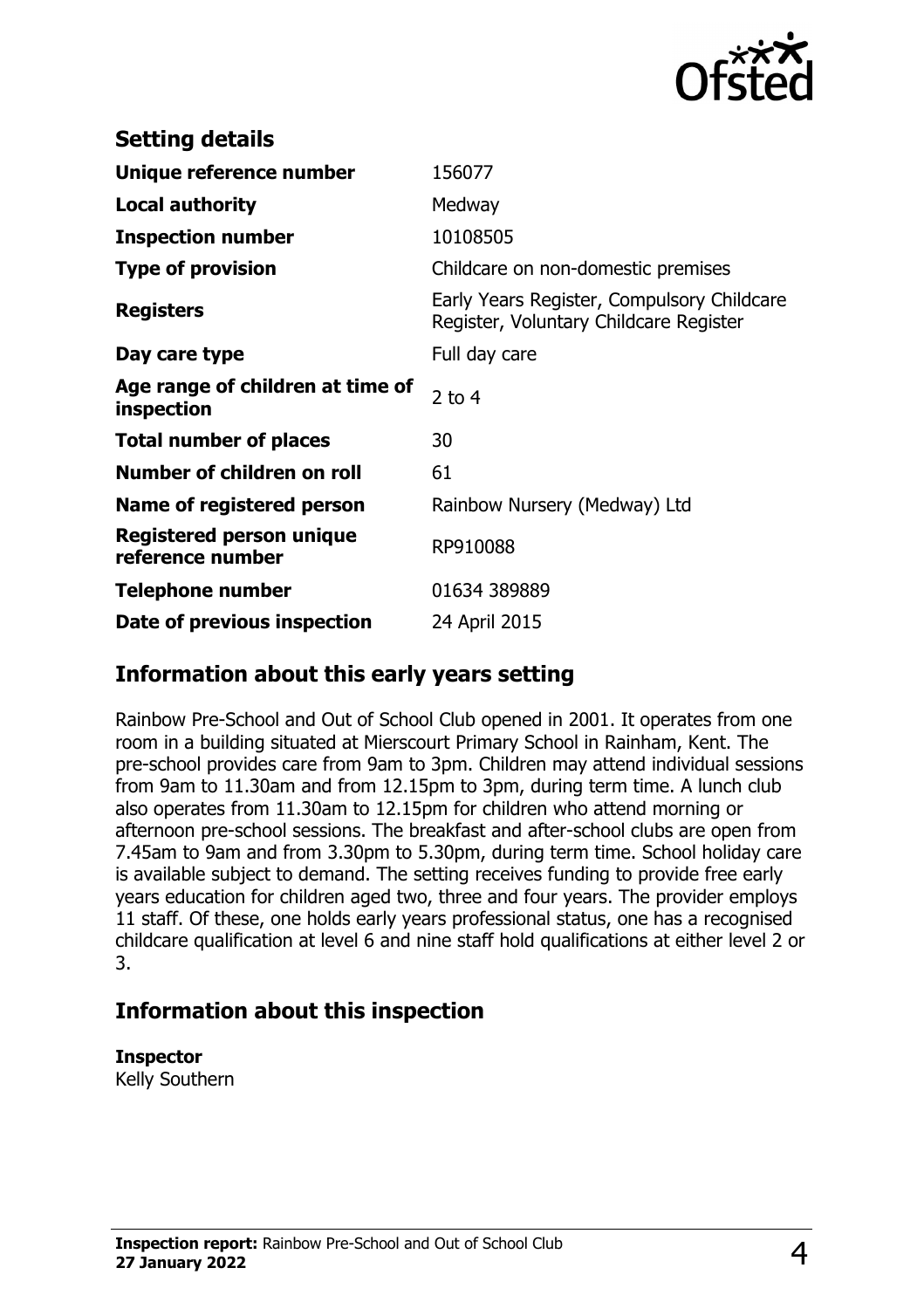

#### **Inspection activities**

- $\blacksquare$  This was the first routine inspection the provider received since the COVID-19 pandemic began. The inspector discussed the impact of the pandemic with the provider and has taken that into account in their evaluation of the provider.
- $\blacksquare$  The owner joined the inspector on a learning walk and talked to the inspector about their curriculum and what they want the children to learn.
- $\blacksquare$  The inspector talked to staff at appropriate times during the inspection and took account of their views.
- The inspector observed the quality of education being provided, indoors and outdoors, and assessed the impact that this was having on children's learning.
- $\blacksquare$  The manager and the inspector carried out joint observations of group activities.
- $\blacksquare$  The inspector spoke to several parents during the inspection and took account of their views.

We carried out this inspection under sections 49 and 50 of the Childcare Act 2006 on the quality and standards of provision that is registered on the Early Years Register. The registered person must ensure that this provision complies with the statutory framework for children's learning, development and care, known as the early years foundation stage.

If you are not happy with the inspection or the report, you can [complain to Ofsted](http://www.gov.uk/complain-ofsted-report).